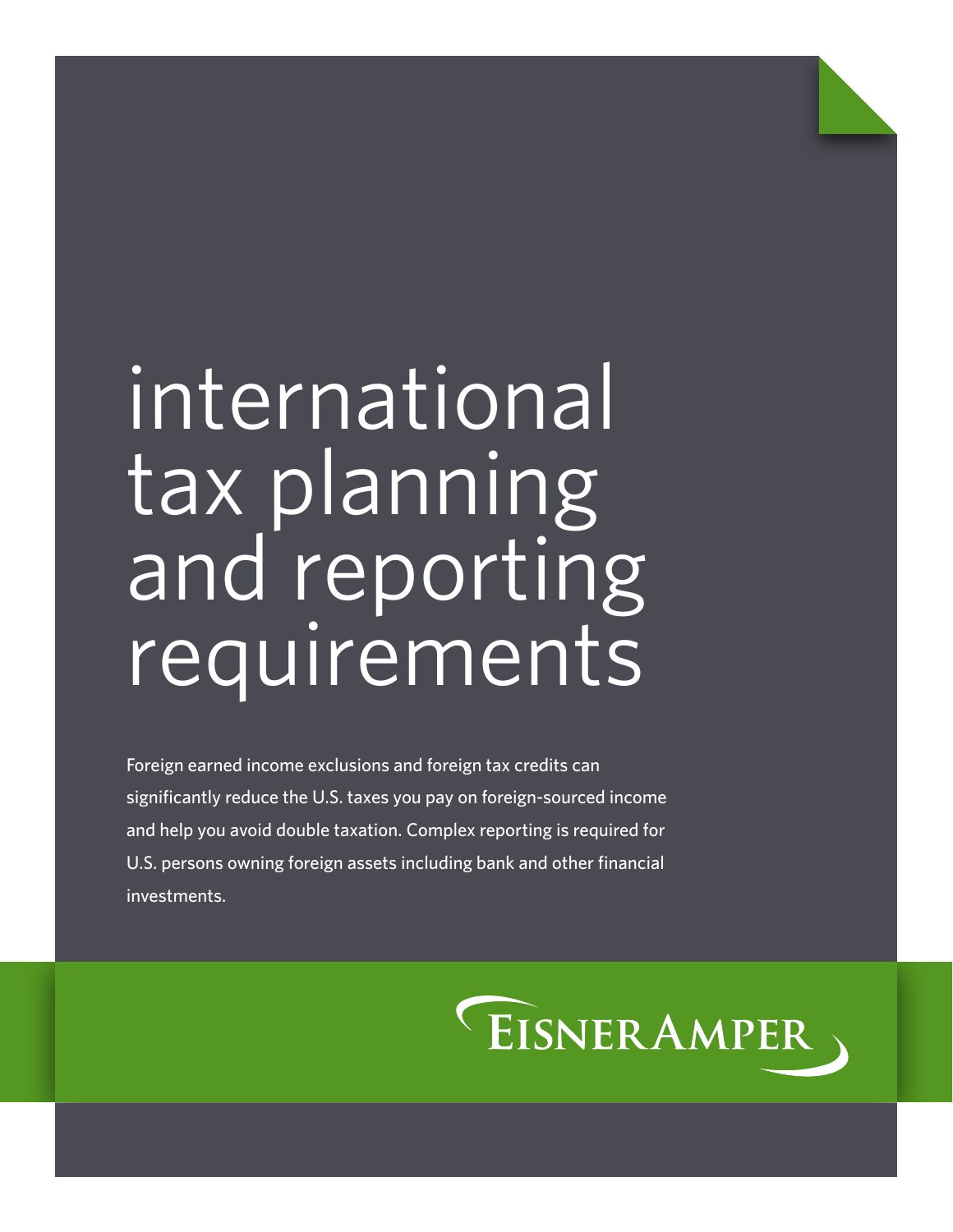## NEW FOR 2016:

The Fixing America's Surface Transportation ("FAST") Act, enacted in December 2015, allows the IRS to communicate with the Department of State regarding taxpayers who have an assessed tax debt of more than \$50,000 and for which a notice of lien has been filed. [Exceptions could apply if a payment schedule has been worked out, if innocent spouse relief has been requested or pending, etc.] Absent an exception, this could result in the Department of State revoking the delinquent taxpayer's U.S. passport. The \$50,000 threshold will be indexed for inflation for years after 2016.

# FOREIGN TAX ISSUES

Multinational clients with cross-border income from employment and investments are in today's mainstream. Many taxpayers are discovering that they are subject to taxation and/or reporting in both U.S. and foreign jurisdictions. Not all U.S. citizens and resident aliens are aware of their obligation to report their worldwide income to the IRS. As a result, the U.S. continues to pursue U.S. persons who fail to report income and file certain tax forms. These complex issues not only impact you if you are on an overseas assignment or retired abroad, but have broad-reaching implications even if you have never left the U.S. For instance, these issues

arise if you invest in hedge funds, private equity funds, and other entities that own interests in foreign operating businesses or invest in foreign securities or have foreign retirement plans. Even holding cash in a foreign bank can trigger a reporting requirement.

This chapter is intended to provide an overview of the income exclusions, foreign tax credits, reporting requirements, and elections involving foreign employment and investments.

Significant legislation enacted in 2010 (the "HIRE Act") imposed a new U.S. withholding regime for U.S. income earned by non-U.S. persons and tightened the reporting requirements for offshore accounts and entities set up in foreign jurisdictions. This provision of the HIRE act is the Foreign Account Tax Compliance Act, also known as FATCA. FATCA requires that certain foreign financial institutions play a key role in providing U.S. tax authorities greater access into U.S. taxpayers' foreign financial account information. See FATCA section below.

Through the creation of the FATCA regime the U.S. has inspired a movement towards greater global tax transparency; similar to the FATCA compliance regime, banks and other investment institutions of foreign nations will have significant additional reporting responsibilities.

### **tax tip**



# **26** TAX BENEFITS OF THE FOREIGN EARNED INCOME AND HOUSING EXCLUSIONS

Your company sent you to work in Dubai in 2015 for several years, so you qualify as a bona fide resident of the UAE in 2015. Assume you earn \$500,000 per year and your company reimburses you for \$125,000 of housing costs which are taxable to you. You would be able to exclude the following income from your U.S. income tax return:

- \$100,800 of your salary.
- \$41,046 of the housing expense reimbursements.

The maximum 2015 foreign earned income exclusion is \$100,800, regardless of which foreign country you are working in. The housing exclusion is based on which country and city you are living in (see Chart 13 for some of the more common foreign cities).

Dubai is considered to be an expensive city to live in, so the annual housing exclusion amount is \$57,174. Of this amount, you are not eligible to exclude \$44.186 per day, or \$16,128 for a full year. Therefore, your 2015 housing exclusion will be \$41,046 (\$57,174 - \$16,128). When added to your foreign earned income exclusion of \$100,800, you can exclude a total of \$141,846.

Therefore, you will be taxed in the U.S. on \$483,154 related to your employment in Dubai (\$500,000 compensation plus \$125,000 housing cost reimbursements less the exclusions of \$141,846).

**Note:** *Although the UAE does not impose an income tax, in this example, if you paid income tax to a country that imposes a tax, you may also be eligible to receive a foreign tax credit against the U.S. tax imposed on the remaining income. However, only 77.30% of these taxes will be allowable as a foreign tax credit that can offset your U.S. income tax (i.e., only \$483,154 of the total \$625,000 of income will be subject to tax: \$483,154 divided by \$625,000 is 77.30%).*

*As you can see in Tax Tip 26, your foreign housing exclusion might be limited depending on where you live. In order to see the differences in limits for housing deductions in 2015, see Chart 13 on the next page.*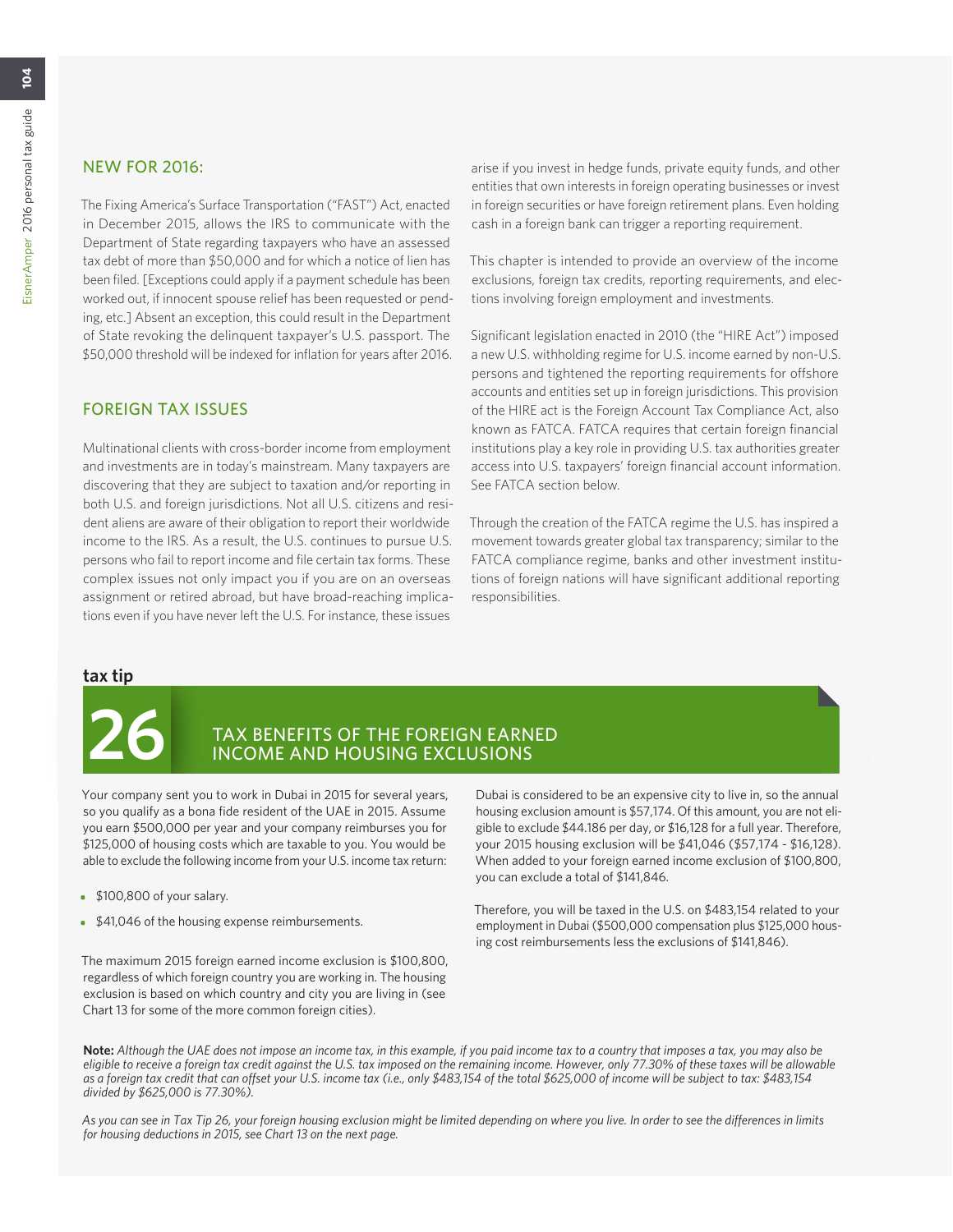# **chart**

# FOREIGN HOUSING EXCLUSIONS

*The amount of foreign housing exclusions costs that you can exclude from your 2015 U.S. income tax return depends on both the country and city you are living in. Below are listed the maximum amounts you can exclude for some common foreign cities, before the adjustment for the daily living cost of \$44.186 per day, or \$16,128 for a full year.*

| Country              | City                 | <b>Maximum Annual</b><br><b>Housing Exclusion</b> |
|----------------------|----------------------|---------------------------------------------------|
| Canada               | Toronto              | \$49,700                                          |
| China                | Hong Kong<br>Beijing | 114,300<br>71,200                                 |
| France               | Paris                | 78,300                                            |
| Germany              | Berlin               | 46,900                                            |
| India                | New Delhi            | 56,124                                            |
| Italy                | Rome                 | 52,100                                            |
| Japan                | Tokyo                | 83,500                                            |
| Russia               | Moscow               | 108,000                                           |
| Switzerland          | Zurich               | 39,219                                            |
| United Arab Emirates | Dubai                | 57,174                                            |
| United Kingdom       | London               | 85,300                                            |

## FOREIGN EARNED INCOME EXCLUSION AND FOREIGN HOUSING EXCLUSION/DEDUCTION

- In general, the worldwide income of a U.S. citizen or resident who is working abroad is subject to the same income tax and return filing requirements that apply to U.S. citizens or residents living in the U.S. However, if you are working abroad, you may qualify for one or more special tax benefits:
- Exclude up to \$100,800 of foreign earned income in 2015 and \$101,300 in 2016.
- Either (a) exclude part, or all, of any housing income reimbursements you receive or (b) deduct part, or all, of any housing costs paid (i.e., for taxpayers having salary or self-employment earnings).
- Claim a foreign tax credit against your U.S. tax liability for income taxes you pay or accrue to a foreign country, or if more beneficial, take an itemized deduction for the taxes paid.
- Reduce your overall tax liability under tax treaties that the U.S. has with foreign countries.
- If eligible, claim exemption from paying social security tax in the foreign country, based on a Totalization Agreement the U.S. has with the foreign country. Totalization Agreements are essentially "treaties that cover social security taxes" designed to eliminate dual coverage for the same work. You will be required to pay U.S. Social Security and Medicare tax on such income.

nternational tax planning and reporting requirements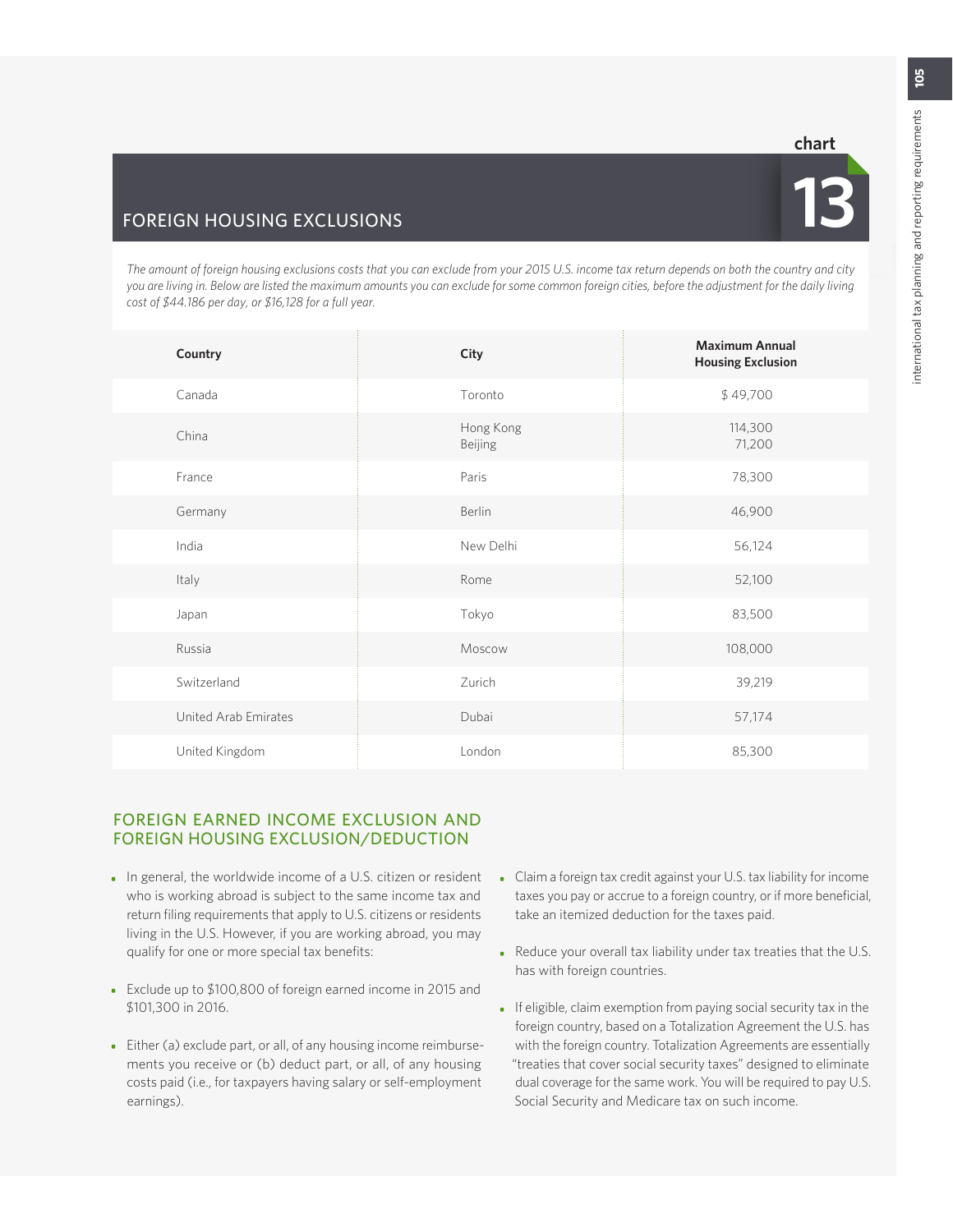To qualify for the foreign earned income and the foreign housing exclusions, you must establish a tax home in a foreign country and meet either the bona fide residence or physical presence test, defined below:

#### **Bona fide residence test**

To qualify under this test, you must establish residency in a foreign country for an uninterrupted period that includes an entire calendar year. Brief trips outside the foreign country will not risk your status as a bona fide resident, as long as the trips are brief, and there is intent to return to the foreign country.

#### **Physical presence test**

This test requires you to be physically present in a foreign country for at least 330 full days in a consecutive 12-month period, but not necessarily a calendar-year period.

**Planning Tip:** *If you pay no foreign tax or the effective tax rate in the foreign jurisdiction is lower than the U.S. effective tax rate, claiming the exclusion will generally lower the U.S. income tax liability.* 

*On the other hand, if the foreign jurisdiction imposes tax at a higher effective rate than the U.S., it is likely that the U.S. tax on the foreign earned income will be completely offset by the foreign tax credit regardless of whether the exclusion is claimed.* 

*You should consider whether foregoing the exclusion may result in a lower utilization of foreign tax credits in the current year so that a larger amount of foreign tax credits can be carried back or forward for utilization in other years. You should also consider whether the foreign earned income exclusion and housing exclusion election will mitigate your state tax burden to the extent that you remain taxable on worldwide income in the state of residency.*

*Otherwise, in certain circumstances, it may be more beneficial to forego the exclusion in favor of claiming only a greater foreign tax credit.* 

*Claiming the exclusion is a binding election. Once you have claimed the exclusion, you will be required to continue to claim it in all future years. If you revoke the election, you will not be allowed to claim the exclusion again until the sixth tax year after the year of revocation unless you receive permission from the IRS. If you have claimed the exclusion in the past, the benefit of revoking the exclusion must be weighed against the possible ramifications of being unable to re-elect the exclusion for 5 years. There is no downside of forgoing the exclusion if you have never claimed it in the past.*

**Note:** *For Americans residing overseas, the foreign earned income exclusion is not considered when calculating the applicable thresholds*  *for either the 3.8% Medicare Contribution Tax on net investment income or the .9% Additional Medicare Tax on earned income.*

## FOREIGN TAX CREDIT

A foreign tax credit may be claimed by U.S. citizens, resident aliens, and in certain cases by nonresident aliens. Typically states do not allow foreign taxes to offset state income tax liabilities. An exception to this includes New York State, which allows a credit for certain Canadian provincial income taxes. Unlike the exclusions discussed above, you do not need to live or work in a foreign country in order to claim the foreign tax credit. You may be eligible for the credit if you paid or accrued foreign taxes in the tax year. Common examples of foreign-sourced income that may generate foreign tax credits include dividends paid by foreign corporations, including those paid on your behalf through a mutual fund, and foreign business income earned by a flow-through entity.

You are entitled to claim either a tax credit or an itemized deduction for taxes paid to foreign countries. Though not always the case, the tax credit is typically more beneficial since it can reduce your U.S. federal tax liability on a dollar-for-dollar basis.

Generally, only foreign income taxes qualify for the foreign tax credit. Other taxes, such as foreign real and personal property taxes, do not qualify. However, these other taxes may still be deductible as itemized deductions on your U.S. income tax return.

There are other situations which may prevent you from taking a foreign tax credit:

- Taxes paid on income excluded from U.S. gross income (e.g., foreign earned income exclusion).
- Taxes paid to the countries that participate in certain international boycotts.
- Taxes of U.S. persons controlling foreign corporations and partnerships if certain annual international returns are not filed.
- Certain taxes paid on foreign oil-related, mineral, and oil and gas extraction income.

Your ability to claim a credit for the full amount of foreign taxes paid or accrued is limited based on a ratio of your foreign-sourced taxable income to your total taxable income. This ratio is applied to your actual tax (excluding the 3.8% Medicare Contribution Tax on net investment income) before the credit to determine the maximum amount of the credit that you can claim. If you are not able to claim the full amount of the credit in the current year, you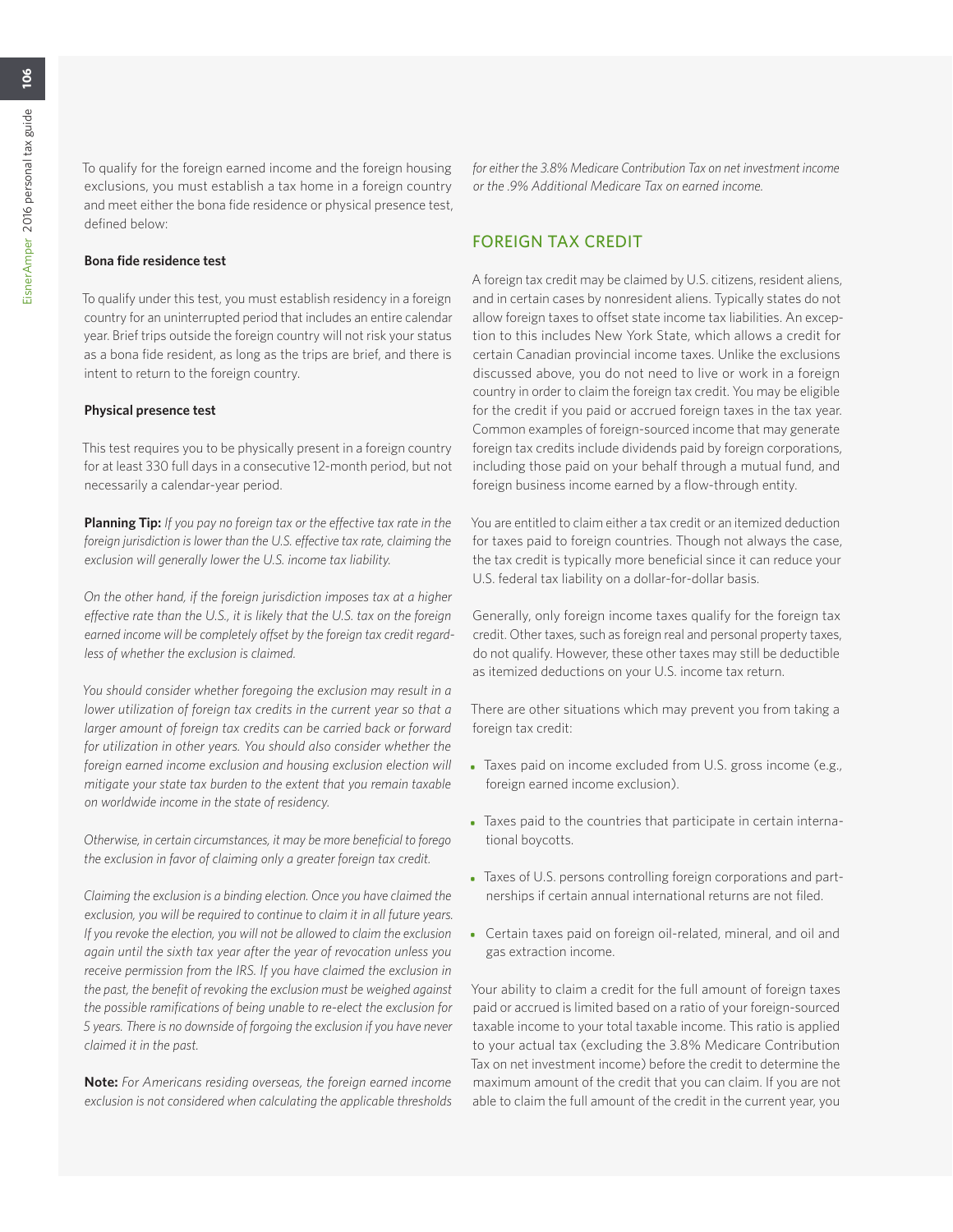can carry the excess back to the immediately preceding tax year, or forward for the next 10 tax years, subject to a similar limitation in those years.

The credit is calculated for each separate type of foreign-sourced income. In other words, foreign taxes paid on dividends are subject to a separate limitation than foreign taxes paid on income from salary or an active trade or business. Foreign-sourced income is generally classified into two different baskets for determining the allowable credit:

- **Passive income:** This category includes dividends, interest, rents, royalties, and annuities.
- **General limitation income:** This category includes income from foreign sources which does not fall into the passive separate limitation category and generally is income earned from salary, pensions or an active trade or business.

In addition you are required to maintain a separate foreign tax credit limitation basket for each country in which income is resourced under an income tax treaty. This provision applies to income classified as U.S.-sourced income under U.S. tax law, but treated as foreign-sourced under an income tax treaty.

# EXPATRIATION EXIT TAX

If you plan on giving up your U.S. citizenship or relinquishing your U.S. legal permanent residency status ("green card") and are considered a "covered expatriate," you will pay an income tax at the capital gains rate as though you had sold all of your assets at their fair market value on the day before the expatriation date. The 3.8% additional Medicare Contribution Tax on net investment income may apply in the case of a "covered expatriate" who is subject to the exit tax. Any gain on the deemed sale in excess of a floor of \$690,000 for 2015 (\$693,000 for 2016), is immediately taxed ("mark-to-market tax"). Losses are taken into account and the wash sale rules do not apply. An election can be made to defer the tax on the deemed sale until the asset is actually sold (or the taxpayer's death, if sooner) provided a bond or other security is given to the IRS. Deferred compensation items and interests in non-grantor trusts are not subject to the tax but are generally subject to a 30% withholding tax on distributions to the expatriate. Individual Retirement Accounts and certain other tax-deferred accounts are treated as if they were completely distributed on the day before the expatriation date (early distribution penalties do not apply).

Former long-term residents who held a U.S. green card for anytime during 8 out of the last 15 years and all U.S. citizens are subject to the expatriation regime if they:

- Had average annual net income tax liability for the 5 years ending before the date of expatriation or termination of residency in excess of an annual ceiling, which is \$160,000 for 2015 and \$161,000 for 2016;
- Had a net worth of \$2 million or more when citizenship or residency ended; or
- Failed to certify compliance under penalties of perjury on Form 8854, Initial and Annual Expatriation Statement, with all U.S. federal tax obligations for the 5 tax years preceding the date of expatriation.

A U.S. citizen or resident will have to pay tax on a gift or bequest received from an individual who had expatriated after June 17, 2008. The tax does not apply to the extent that the gift or bequest during the year is within the annual gift tax exclusion (\$14,000 for both 2015 and 2016). The tax does not apply if the transfer is reported on a timely filed gift tax return or estate tax return or to transfers that qualify for the marital or charitable deductions. The value of a transfer not covered by an exception is taxable to the recipient at the highest rate on taxable gifts, which is currently 45%.

## U.S. INCOME TAXATION OF NONRESIDENT INDIVIDUALS

Residents are taxed differently than nonresidents. Resident aliens are taxed on worldwide income at graduated tax rates much the same as a U.S. citizen. A nonresident alien, however, is taxed at graduated rates only on income that is effectively connected with a U.S. trade or business or at a flat 30% rate on U.S.-sourced income that is not effectively connected with a U.S. trade or business (unless a lower income tax treaty rate applies). Nonresident taxpayers are specifically exempt from the 3.8% Medicare Contribution Tax on net investment income.

A foreign national is generally deemed a resident alien of the U.S. if one of the 2 following tests is met:

- Lawful permanent residence (green card test); or
- Substantial presence test.

If an individual is physically present in the U.S. for at least 31 days during 2016 and has spent at least 183 days during the period of 2016, 2015, and 2014 counting all of the days of physical presence in 2016, but only  $\frac{1}{3}$  of the days of presence in 2015, and only  $\frac{1}{6}$ of the number of days in 2014, the individual will be deemed a resident for U.S. tax purposes.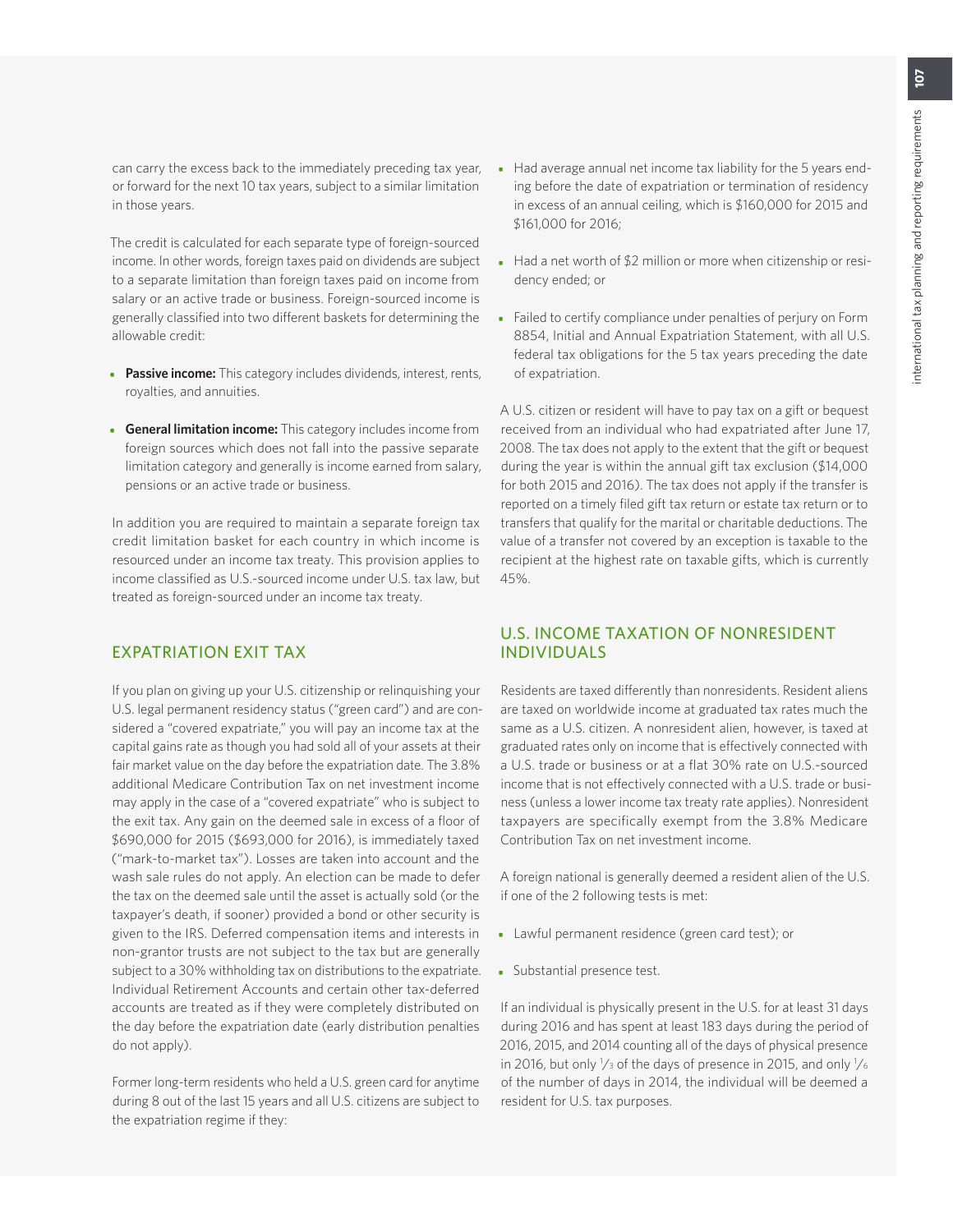Except as noted below, you are treated as being present in the U.S. on any day that you are physically present in the country at any time during the day. Exceptions include days spent in the U.S. for the following circumstances:

- **1.** Days you regularly commute to work in the U.S. from a residence in Canada or Mexico.
- **2.**Days you were in the U.S. for less than 24 hours when you were traveling between 2 places outside the U.S.
- **3.**Days you were temporarily in the U.S. as a regular crew member of a foreign vessel engaged in transportation between the U.S. and a foreign country or a possession of the U.S. unless you otherwise engaged in trade or business on such a day.
- **4.**Days you were unable to leave the U.S. because of a medical condition or medical problem that arose while you were in the U.S.
- **5.**Days you were an exempt individual (e.g., foreign government-related individual, teacher or trainee, student or a professional athlete competing in a charitable sporting event).

**Note:** *If you qualify to exclude days of presence in the U.S. because you were an exempt individual (other than a foreign government-related individual) or because of a medical condition or medical problem, you must file Form 8843, Statement for Exempt Individuals and Individuals with a Medical Condition. In addition, there are certain elections available to nonresidents who move to the U.S. that could minimize global taxation.*

Even though you may otherwise meet the substantial presence test, you will not be treated as a U.S. resident for 2016 if you do not have a green card and:

- You were present in the U.S. for fewer than 183 days during the calendar year in question,
- You establish that during the calendar year, you had a tax home in a foreign country, and
- You establish that during the calendar year, you had a closer connection to one foreign country in which you had a tax home than to the U.S., unless you had a closer connection to 2 foreign countries.

You will be considered to have a closer connection to a foreign country other than to the U.S. if you or the IRS establishes that you have maintained more significant contacts with the foreign country than with the U.S.

IRS Form 8840, Closer Connection Exception Statement for Aliens, will need to be submitted with your U.S. nonresident income tax return for the year in which you meet the substantial presence test and you are exempt from it because you also meet the closer connection test.

Alternatively, you may be considered a nonresident if you also would qualify as a resident of your home jurisdiction under the tie breaker clause of an income tax treaty with the U.S.

## U.S. REPORTING REQUIREMENTS FOR NONRESIDENT ALIENS

#### **Form 1040NR/1040NR-EZ**

This form is used by nonresident aliens of the U.S. to annually report U.S.-sourced income and the payments of U.S. tax, made either through withholding by the payor or through estimated tax payments. The U.S. tax liability for the year is computed and any tax due in excess of payments made during the year is remitted to the U.S. Treasury. A U.S. nonresident may also be subject to state income tax on the income earned in one or more states.

Foreign nationals, nonresident aliens and other taxpayers who have filing or payment obligations under U.S. law and are not eligible for a social security number are required to obtain an Individual Taxpayer Identification Number ("ITIN"). The IRS will only issue ITINs when applications include original documentation (e.g., passports and birth certificates) or copies of these documents that have been certified by the issuing agency. There are certain exceptions for families of military personnel and for persons who have certain types of income subject to withholding (e.g., pensions). ITINs issued after 2012 may have a 5 year expiration period.

**Note:** *When reporting as a U.S. nonresident, residents of another country under the provision of a treaty will be required to file Form 1040NR/1040NR-EZ and include applicable forms to report interests in foreign entities, (e.g., Forms 8621, 5471, and 8865) and financial accounts (see below).*

#### **Form 1042-S**

If you are a nonresident of the U.S. and receive income from U.S. sources, you will receive Form 1042-S. This is the annual information return prepared by the payor to report your name, address, amount and type of income paid and any taxes withheld.

This form is normally distributed no later than March 15 of the following year. If the recipient of the income is a U.S. person, a Form 1099 would be issued instead; Forms 1099 are generally due to be received by U.S. persons no later than January 31 of the following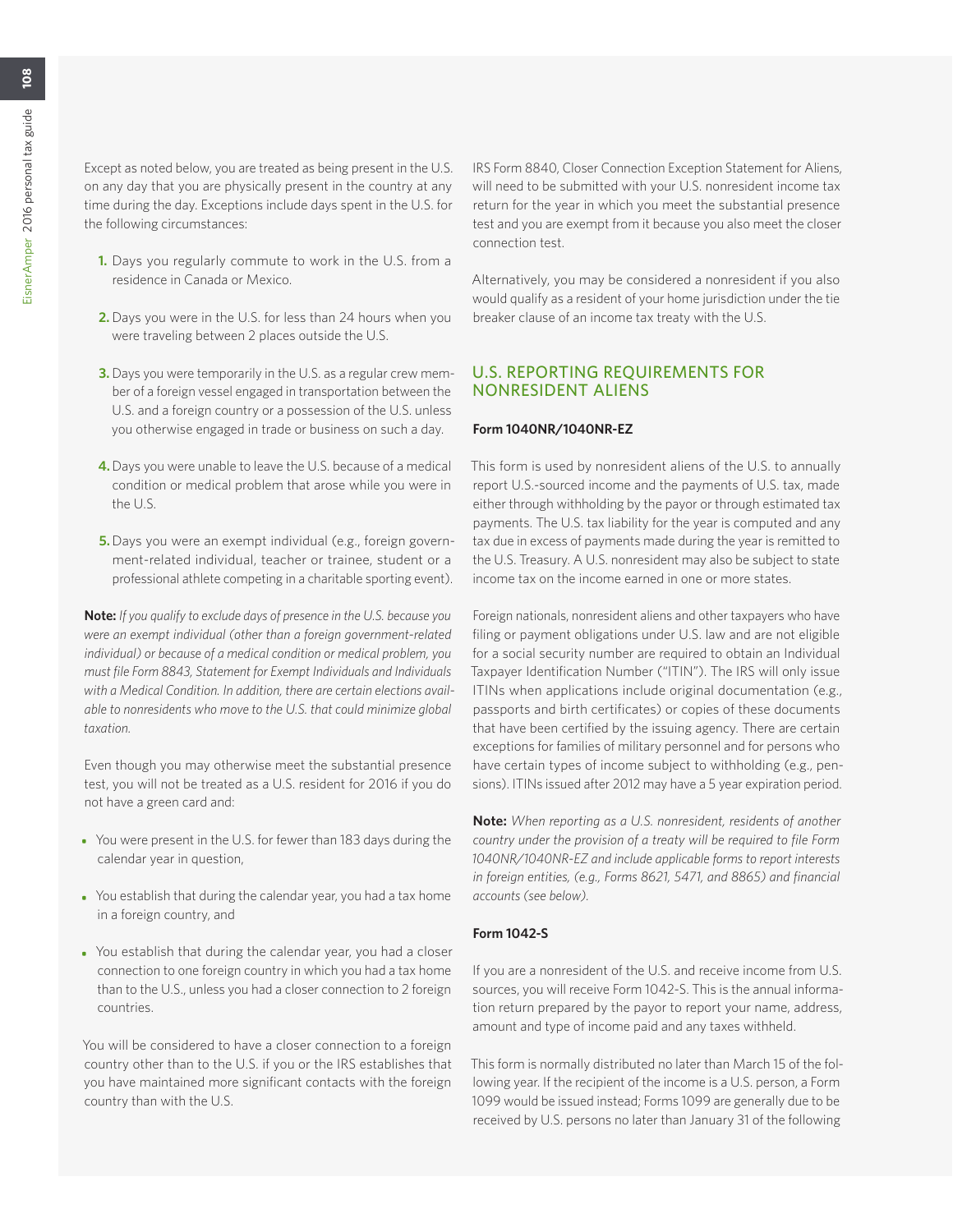authorities in the recipients' country of residence.

#### **Form W-8 BEN**

This form is provided by a nonresident alien to a payor to certify the recipient's residency status as beneficial owner of the income. If applicable, this form should also be completed to claim the benefits of an income tax treaty.

#### **Form W-8 BEN-E**

This form is provided by a foreign entity to document its foreign status to a payor to certify the recipient's status as beneficial owner of the income. If applicable, this form should also be completed to claim the benefits of an income tax treaty.

**Caution:** *If you give the payor the wrong form you will likely receive unnecessary (and avoidable) correspondence from the IRS.*

## FOREIGN REPORTING REQUIREMENTS FOR U.S. CITIZENS AND RESIDENTS

There are many IRS tax forms that must be completed and attached to your tax return to disclose foreign holdings and to make elections that could prove valuable to you. As more and more individuals invest in foreign companies, whether held directly by you or through a pass-through entity such as an investment partnership or hedge fund, your reporting requirements increase. These requirements place an additional burden on the amount of information you must include with your U.S. income tax return. Failure to do so could result in substantial penalties and the loss of beneficial tax elections. Some of the most common of these forms are:

- Form 114 (formerly TDF 90-22.1), Report of Foreign Bank and Financial Accounts.
- Form 8621, Return by a Shareholder of a Passive Foreign Investment Company (PFIC) or Qualified Electing Fund (QEF).
- Form 926, Return by a U.S. Transferor of Property to a Foreign Corporation.
- Form 8865, Return of U.S. Persons With Respect to Certain Foreign Partnerships.
- Form 5471, Information Return of U.S. Persons With Respect To Certain Foreign Corporations.
- Form 3520, Annual Return To Report Transactions With Foreign Trusts and Receipt of Certain Foreign Gifts.
- year. Information on Form 1042-S may also be reported to the tax Form 3520-A, Annual Information Return of Foreign Trust With a U.S. Owner.
	- Form 8891, U.S. Information Return for Beneficiaries of Certain Canadian Registered Retirement Plans.
	- Form 8938, Statement of Foreign Financial Assets.

## FORM 114 (FORMERLY TDF 90-22.1) — REPORT OF FOREIGN BANK AND FINANCIAL ACCOUNTS ("FBAR")

If you are a U.S. person (including a corporation, partnership, exempt organization, trust or estate) and have a financial interest in or signature authority over a foreign financial account, you may be subject to FBAR reporting.

The FBAR must be filed on an annual basis if you have a financial interest in or signature authority over one or more financial accounts in a foreign country with an aggregate value exceeding \$10,000 at any time during the year. The 2015 FBAR is due on June 30, 2016. There are no extensions available for filing the 2015 form and it must be filed electronically. Beginning with the 2016 FBAR and forward, the due date for this form will be April 15 of the following year instead of June 30 and filers will be able to seek a 6-month extension of this deadline.

**Note:** *U.S. citizens residing abroad will receive an automatic extension of time to file the FBAR until June 15 of the following year and an additional four month extension will be granted upon request. The requirement for submission of both new and amended filings for all years must be done online and CPAs can file FBAR forms on behalf of their clients as long as they have a document granting them that authority.*

Financial accounts include bank, securities, derivatives, foreign mutual funds or other financial accounts (including any savings, demand, checking, deposit, annuity, or life insurance contract other than term insurance or other account maintained with a financial institution). The IRS continues to suspend the reporting of offshore commingled funds, such as hedge funds and private equity funds.

A financial interest in an account includes being the owner of record or having legal title, even if acting as an agent, nominee, or in some other capacity on behalf of a U.S. person. Taxpayers who have signatory authority over accounts owned by others (e.g., minor children, parents, etc.) are also reportable. A financial interest also includes an account held by a corporation in which you own, directly or indirectly, more than 50% of the total voting power or value of shares; a partnership in which you own an interest of more than 50% in the capital or profits; or a trust as to which you or any other U.S. person has a present beneficial interest in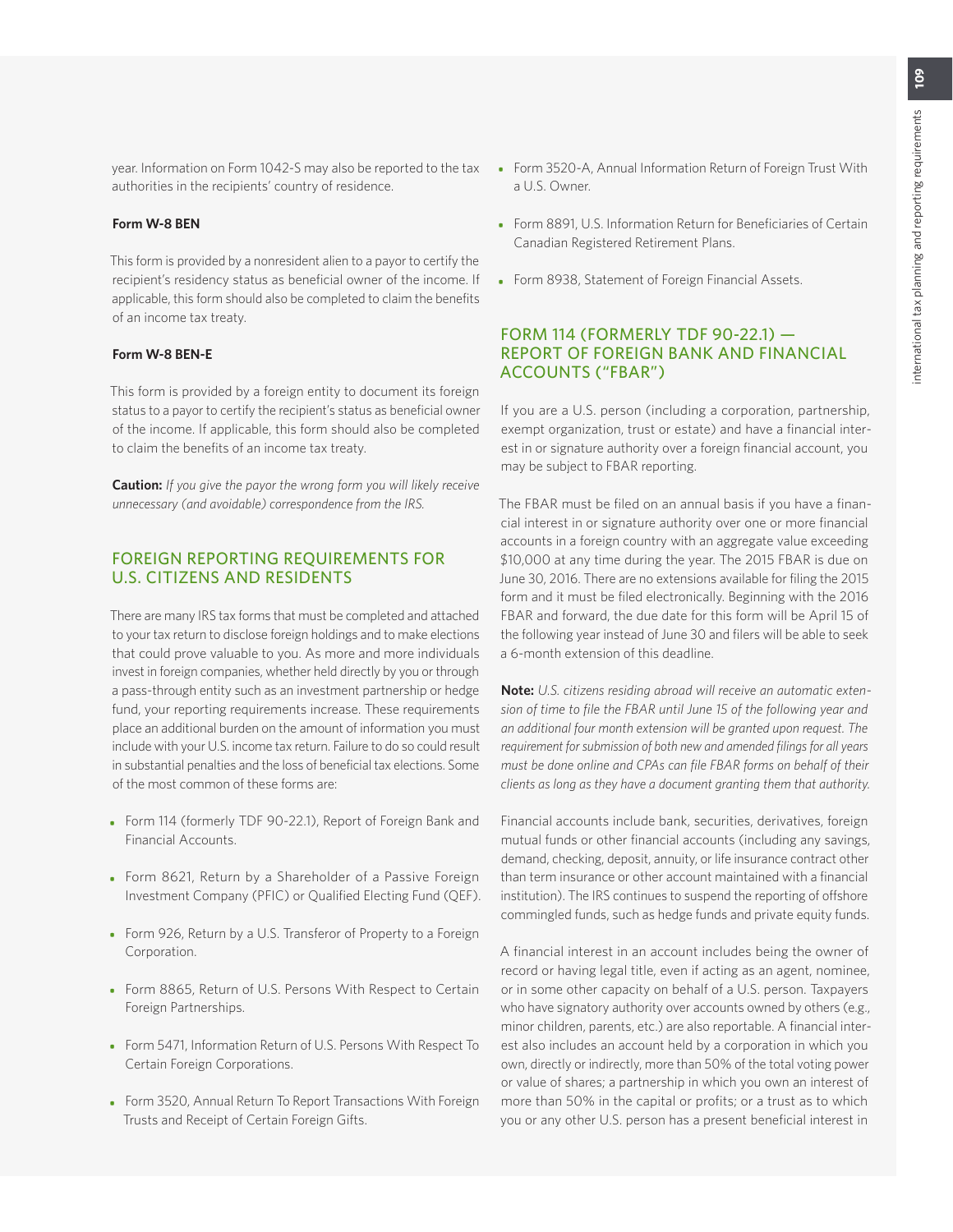more than 50% of the assets or receives more than 50% of the current income.

In the case of a non-willful failure to file the FBAR, the IRS may impose a maximum penalty of \$10,000 per account. New procedures issued by the IRS in 2015 limit the maximum penalty imposed where there is willfulness. The memo specifically instructs examiners to calculate a single penalty for all years combined and then allocate it to each year. The single penalty is 50% of the highest aggregate balance in any of the years under examination. Criminal penalties could also be assessed for willful violations.

**Note:** *In previous years the maximum penalty was the greater of \$100,000 or 50% of the highest balance in the account during the year.* 

## OFFSHORE VOLUNTARY DISCLOSURE PROGRAMS

Since 2009 the IRS has offered various programs designed for taxpayers to voluntary disclose previously unreported foreign income or assets. Two of the programs which focus on disclosure of foreign assets are the Offshore Voluntary Disclosure Program ("OVDP") and the Streamlined Filing Compliance Procedure ("SFCP"). Both programs provide an opportunity for taxpayers to come forward and disclose unreported foreign income and file information returns while paying a reduced penalty or, in some cases, no penalty at all. In the case of the OVDP, the individual may also avoid criminal prosecution. In 2014 the IRS announced important changes to both programs. Specifically, the IRS imposed stricter requirements and potentially higher penalties for taxpayers participating in the OVDP, and expanded the original SFCP program in taxpayer friendly ways to include taxpayers residing both in the U.S. and abroad.

**Note:** *There is no set application deadline for these programs and the IRS can change the terms, increase penalties or decide to end them altogether at any time. Thus, taxpayers who can benefit from participating in these programs should act promptly.*

## FORM 8621, RETURN BY A SHAREHOLDER OF A PASSIVE FOREIGN INVESTMENT COMPANY OR QUALIFIED ELECTING FUND

U.S. persons who invest in a foreign corporation which is a PFIC are subject to the harsh PFIC regime. Unless a qualified electing fund ("QEF") election or mark-to-market ("MTM") election is made they will pay tax on gains from the sale of the investment or on certain distributions from the PFIC ("excess distribution"). Also if neither of these 2 elections is made, upon disposition of all or some of the PFIC stock or certain distributions ("excess distributions") the harsh PFIC rules will also apply. These rules require a ratable allocation of any gain over the years during which the shares were held and that gain is taxed at the highest rate on ordinary income in effect for each of the years involved, rather than the beneficial long-term capital gains rate in the year of disposition. An interest charge is also imposed on the tax, and begins running from the period to which such gain is allocated. In certain situations, this tax can exceed 100% of the gain (ergo, "harsh").

Classification as a PFIC occurs when 75% or more of the corporation's income is passive or when more than 50% of the corporation's assets generate passive income. Passive income includes, but is not limited to, interest, dividends, and capital gains.

U.S. shareholders who make the QEF election on Form 8621 are required to annually include in income the pro rata share of the ordinary earnings and net capital gains of the corporation, whether or not distributed, thus avoiding the onerous PFIC tax.

Alternatively, a shareholder of a PFIC may make a mark-to-market election on Form 8621 for marketable PFIC stock. If the election is made, the shareholder includes in income each year an amount equal to the excess, if any, of the fair market value of the PFIC stock as of the close of the tax year over the shareholder's adjusted basis in the stock; or deducts the excess of the PFIC's adjusted basis over its fair market value at the close of the tax year (the deduction is limited to cumulative income that was included in previous years). If the election is made, the PFIC rules do not apply. Amounts included in income or deducted under the MTM election, as well as gain or loss on the actual sale or other disposition of the PFIC stock, are treated as ordinary income or loss.

U.S. persons (i.e., individuals, corporations, partnerships, trusts, and estates) owning PFICs are required to file Form 8621 regardless of whether an excess distribution has occurred or an election has been made. This applies to U.S. shareholders who own shares directly and indirectly who are at the lowest tier of a chain of companies.

Ownership of PFIC stock through another U.S. taxpayer may also trigger reporting in certain instances. U.S. persons who are required to include an amount in income under the QEF or MTM regimes for PFIC stock held through another U.S. taxpayer are not required to file if another shareholder through which the U.S. person holds the PFIC stock timely files. The filing applies to domestic estates, non-grantor trusts and U.S. owners of domestic or foreign grantor trusts that own PFIC stock.

U.S. persons who are beneficiaries of foreign estates and foreign non-grantor trusts that have made QEF or MTM elections are required to file, while those beneficiaries of domestic estates or trusts are only required to file if the estate or trust fails to file the form. U.S. beneficiaries are required to report in any case in which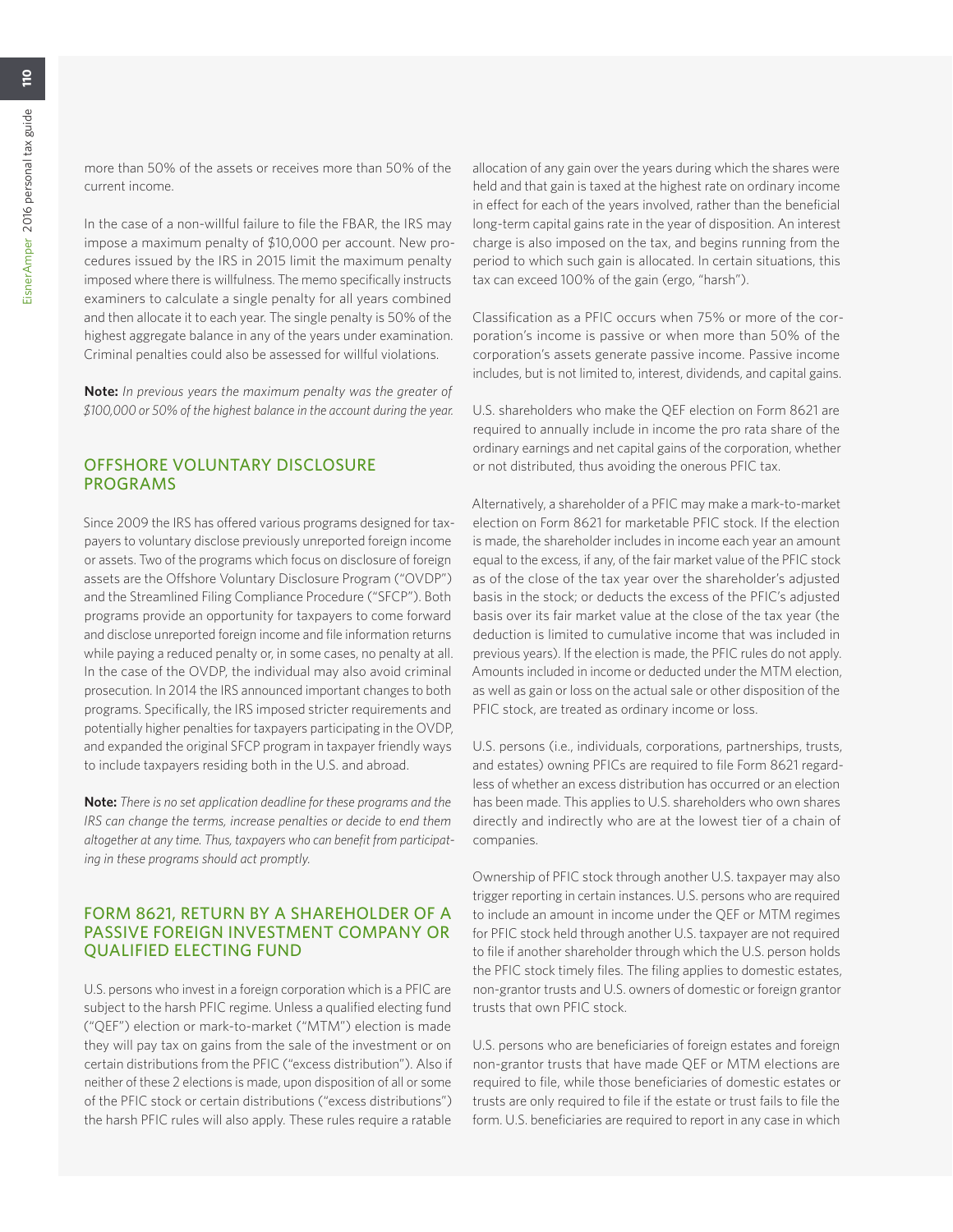the beneficiary receives an excess distribution or recognizes gains treated as excess distributions.

A limited filing exception applies for certain shareholders with respect to an interest owned in a PFIC for which the shareholder is subject to PFIC tax where no QEF or MTM election is in effect. The exception applies only if the shareholder is not subject to PFIC tax with respect to any excess distributions or gains treated as excess distributions and either (A) the aggregate value of all PFIC stock owned by the shareholder at the end of the tax year of the shareholder does not exceed \$25,000 (\$50,000 for joint filers), or (B) the PFIC stock is owned by the shareholder through another PFIC, and the value of the shareholder's proportionate share of the upper-tier PFIC interest in the lower-tier PFIC does not exceed \$5,000.

## FORM 926, RETURN BY A U.S. TRANSFEROR OF PROPERTY TO A FOREIGN CORPORATION

Form 926 is used to report certain transfers of tangible or intangible property to a foreign corporation. While there are certain exceptions to the filing, generally the following special rules apply to reportable transfers:

- If the transferor is a partnership, the U.S. partners of the partnership, not the partnership itself, are required to report the transfer on Form 926 based on the partner's proportionate share of the transferred property.
- If the transfer includes cash, the transfer is reportable on Form 926 if immediately after the transfer the person holds, directly or indirectly, at least 10% of the total voting power or the total value of the foreign corporation, or the amount of cash transferred by the person to the foreign corporation during the 12-month period ending on the date the transfer exceeds \$100,000.

The penalty for failure to comply with the reporting requirements is 10% of the fair market value of the property at the time of the transfer, limited to \$100,000 if the failure to comply was not due to intentional disregard.

## FORM 8865, RETURN OF U.S. PERSONS WITH RESPECT TO CERTAIN FOREIGN PARTNERSHIPS

Form 8865 is required to report information with respect to controlled foreign partnerships, transfers to foreign partnerships, or acquisitions, dispositions, and changes in foreign partnership ownership. A separate Form 8865, along with the applicable schedules, is required for each foreign partnership.

There are 4 categories which define who is required to file the form and how much information must be provided. The categories are:

- **Category 1:** A U.S. person who owned more than a 50% interest in a foreign partnership at any time during the partnership's tax year.
- **Category 2:** A U.S. person who at any time during the tax year of the foreign partnership owned a 10% or greater interest in the partnership while the partnership was controlled by U.S. persons each owing at least 10% interest. However, if there was a Category 1 filer at any time during that tax year, no person will be considered a Category 2 filer.
- **Category 3:** A U.S. person, including a related person, who contributed property during that person's tax year to a foreign partnership in exchange for an interest in the partnership, if that person either owned directly or indirectly at least a 10% interest in the foreign partnership immediately after the contribution, or the value of the property contributed by such person or related person exceeds \$100,000. If a domestic partnership contributes property to a foreign partnership, the partners are considered to have transferred a proportionate share of the contributed property to the foreign partnership. However, if the domestic partnership files Form 8865 and properly reports all the required information with respect to the contribution, its partners will generally not be required to report the transfer. Category 3 also includes a U.S. person that previously transferred appreciated property to the partnership and was required to report that transfer under IRC section 6038B, if the foreign partnership disposed of such property while the U.S. person remained a partner in the partnership.
- **Category 4:** A U.S. person who had acquired or disposed of or had a change in proportional interest may be required to report under this category if certain requirements are met.

A penalty of \$10,000 can be assessed for failure to furnish the required information within the time prescribed. This penalty is applied for each tax year of each foreign partnership. Furthermore, once the IRS has sent out a notification of the failure to report the information, an additional \$10,000 penalty can be assessed for each 30-day period that the failure continues, up to a maximum of \$50,000 for each failure.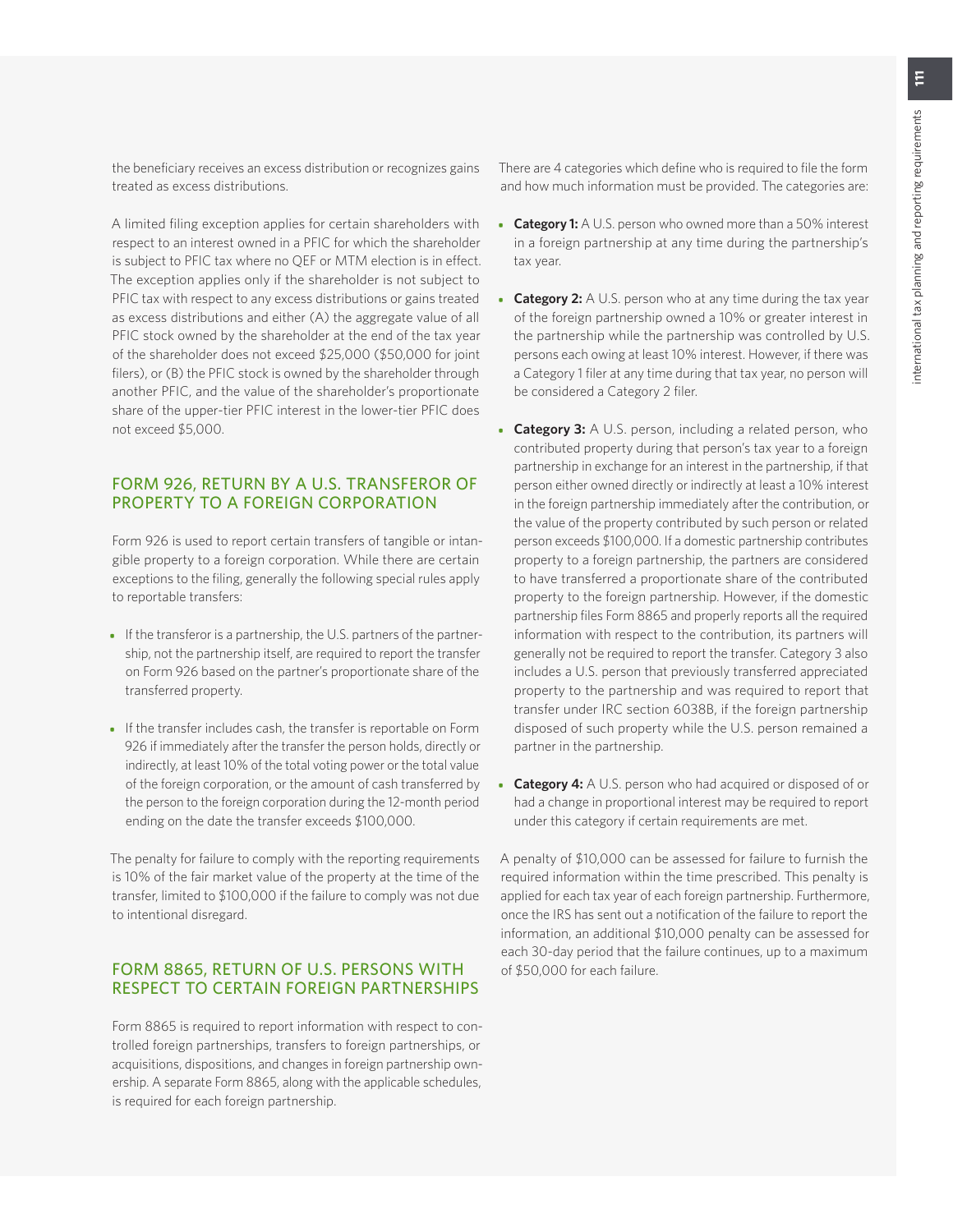# FORM 5471, INFORMATION RETURN OF U.S. PERSONS WITH RESPECT TO CERTAIN FOREIGN CORPORATIONS

Form 5471 is used to satisfy the reporting requirement for U.S. persons who are officers, directors, or shareholders in certain foreign corporations. You will be required to file this form if you meet one of the following tests (Category 1 has been repealed):

- **Category 2:** You are a U.S. person who is an officer or director of a foreign corporation in which a U.S. person has acquired stock that makes him/her a 10% owner with respect to the foreign corporation, or acquired an additional 10% or more of the outstanding stock of the foreign corporation.
- **Category 3:** You are a U.S. person who acquires stock in a foreign corporation which, when added to any stock owned on the date of acquisition or without regard to stock already owned, meets the 10% stock ownership requirement with respect to the foreign corporation, or
	- You are a person who becomes a U.S. person while meeting the 10% stock ownership requirement with respect to the foreign corporation, or
	- You are a U.S. person who disposes of sufficient stock in the foreign corporation to reduce your interest to less than the 10% stock ownership requirement.
- **Category 4:** You are a U.S. shareholder who owns more than 50% of the total combined voting power of all classes of stock entitled to vote or more than 50% of the total value of the stock in a foreign corporation for an uninterrupted period of 30 days or more during any tax year of the foreign corporation.
- **Category 5:** You are a U.S. shareholder who owns stock in a controlled foreign corporation ("CFC") for an uninterrupted period of 30 days or more and who owns the stock on the last day of that year. A CFC is defined as a foreign corporation that has U.S. shareholders (counting only those with at least a 10% interest) that own on any day of the tax year of the foreign corporation more than 50% of the total combined voting power of all classes of its voting stock, or the total value of the stock of the corporation.

**Note:** *Certain constructive ownership rules apply in determining stock ownership for these purposes.*

The same penalties that apply for failure to file Form 8865 also apply to Form 5471 (see the discussion in the previous section). The information required to properly complete the Form 5471 can be extensive and at times difficult to obtain.

One of the issues faced by U.S. multinationals is that profits earned by foreign subsidiaries can often be subjected to U.S. federal income tax, even if the cash that represents those earnings is not repatriated. This is the result of the wide variety of anti-deferral rules introduced by Congress over the years.

Most notably, Subpart F was designed to currently tax the types of income that could be easily moved into low tax jurisdictions, such as dividends, interest, rents and royalties. The anti-deferral rules aim to subject such income to federal tax in the year in which the subsidiary earns it. The CFC look-through rule provides that certain dividends, interest, rents and royalties paid between related parties are excluded from the calculation of Subpart F. Accordingly the look-through rule operates to reduce the global effective tax rate for many multinational companies.

**Observation:** *The look-through rule for related parties has been permanently extended as a result of PATH.* 

Another oft-encountered rule under the Subpart F regime is the rule which limits the CFC's investment in U.S. Under this provision if a CFC extends a loan to its U.S. shareholder or a party related to its U.S. shareholder, the loan is deemed a dividend for U.S. taxpayers. Included in the definition of a loan are certain trade receivables as well as using the CFC as collateral or as a guarantor to obtain a bank loan in the U.S.

## FORM 3520, ANNUAL RETURN TO REPORT TRANSACTIONS WITH FOREIGN TRUSTS AND RECEIPT OF CERTAIN FOREIGN GIFTS AND FORM 3520-A, ANNUAL INFORMATION RETURN OF FOREIGN TRUST WITH A U.S. OWNER

U.S. persons who either create a foreign trust, receive distributions from a foreign trust, or receive gifts or bequests from foreign persons are required to file Form 3520.

A foreign trust is defined as a trust in which either a court outside of the U.S. is able to exercise primary supervision over the administration of the trust or one or more non-U.S. persons have the authority to control all substantial decisions of the trust.

The information return must be filed in connection with the formation of a foreign trust, the transfer of cash or other assets by the settlor or grantor to a foreign trust, and the receipt of any distributions by a U.S. beneficiary from a foreign trust. Any uncompensated use of foreign trust property (e.g., real estate or personal property) by a U.S. grantor, U.S. beneficiary, or any related person is treated as a distribution to the grantor or beneficiary equal to the fair market value of the use of the property and must be reported. The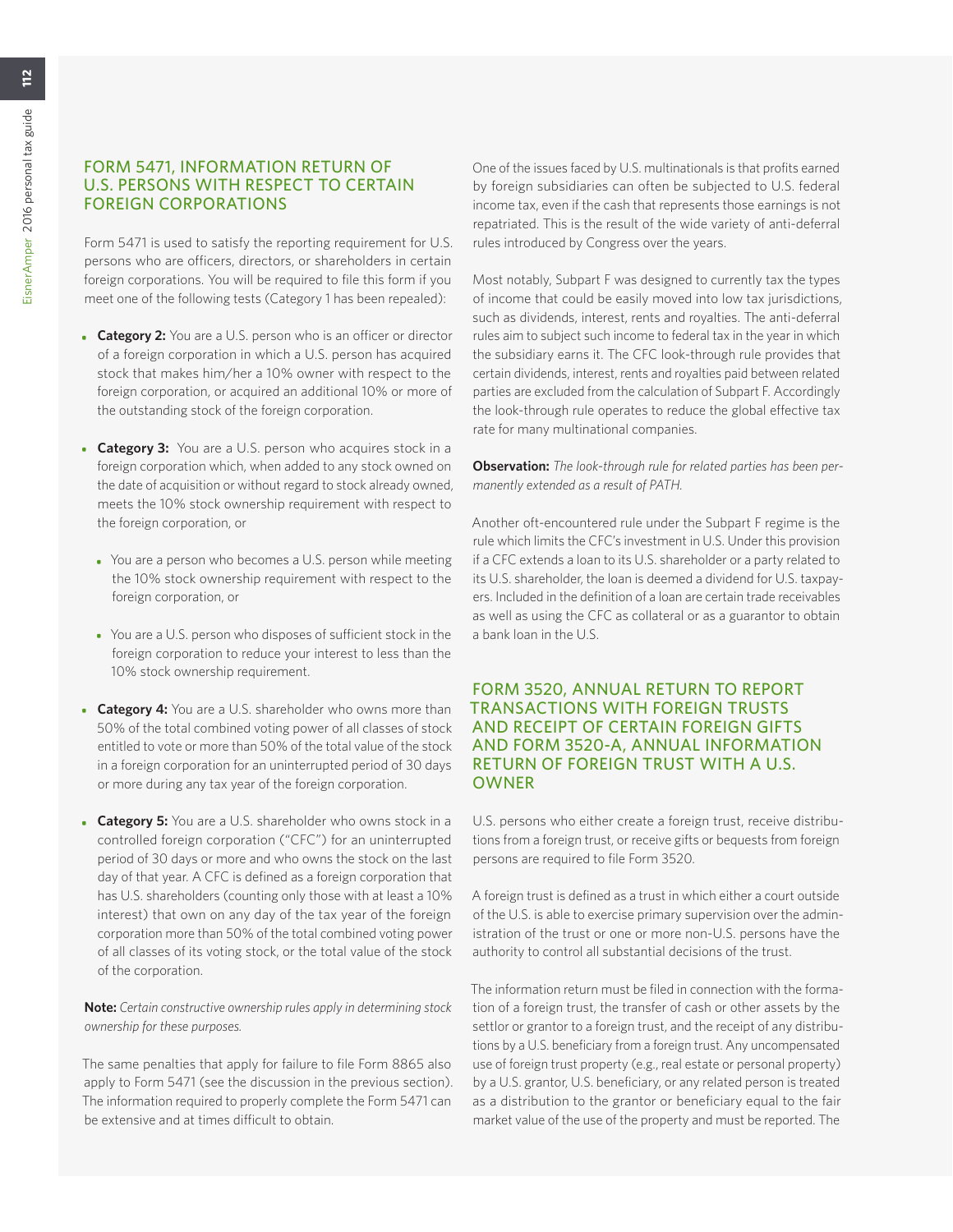use or loan of trust property will not be considered a distribution to the extent the loan is repaid with a market rate interest or the user makes a payment equal to the fair market value of such use within a reasonable time frame.

Gifts or bequests that you receive in the form of money or property from a non-resident alien (including a foreign estate) that is valued in the aggregate at more than \$100,000 annually and gifts in excess of \$15,601 in 2015 (\$15,671 for 2016) from a foreign corporation or foreign partnership are also reported on Form 3520.

Form 3520 must be filed by the due date of your individual income tax return, including extensions. The failure to do so may subject you to a penalty of 35% of the gross value of any property transferred to the trust, 35% of the gross value of the distributions received from the trust, or 5% of the amount of certain foreign gifts for each month for which the gift goes unreported (not to exceed 25% of the gift).

In addition to the filing requirements of Form 3520, there is also a requirement to file Form 3520-A, Annual Information Return of Foreign Trust With a U.S. Owner, which is an annual information return of a foreign trust with at least one U.S. owner and which is considered a grantor trust. If you are a U.S. person who directly or indirectly transfers property to a foreign trust, the trust is presumed to have a U.S. beneficiary and is considered a grantor trust unless you can demonstrate that under the terms of the agreement, no income or corpus of the trust can be paid or accumulated for the benefit of a U.S. person. As the U.S. owner, you are responsible for ensuring that the foreign trust annually furnishes certain information to the IRS and the other owners and beneficiaries of the trust.

Form 3520-A must be filed by March 15 after the foreign trust's tax year, in the case of a calendar-year trust. A 6-month extension can be requested on IRS Form 7004.

## FORM 8891, U.S. INFORMATION RETURN FOR BENEFICIARIES OF CERTAIN CANADIAN REGISTERED RETIREMENT PLANS

For years prior to 2014, U.S. citizens or resident beneficiaries of certain Canadian retirement plans (e.g., RRSPs and RRIFs) were subject to U.S. income taxation on income accrued in the plan annually even though the income was not currently distributed to the beneficiary. Canada does not tax the accrued income, like the U.S. does, until distributions are made out of the plan. To deal with this potential mismatch and avoid double taxation, the United States-Canada income tax treaty provides relief. Prior to October 2014, an election had to be made annually on Form 8891 to defer taxation.

In October 2014, the IRS made it easier for taxpayers who hold interests in certain Canadian retirement plans to get favorable U.S. tax treatment and took additional steps to simplify procedures for U.S. taxpayers with these plans.

Eligible U.S. citizens and residents with interests in these retirement plans will now be treated as automatically making a retroactive election to defer U.S. income tax on income accruing in their Canadian retirement plans until a distribution is made. The annual filing of the Form 8891 is eliminated.

U.S. citizens and resident aliens qualify for this special treatment as long as they filed and continue to file U.S. returns for any year they held an interest in an RRSP or RRIF and include distributions as income on their U.S. returns.

Taxpayers who have previously reported on their U.S. federal income tax returns undistributed accrued income in a Canadian retirement plan during a tax year are not eligible individuals under the 2014 procedure and will remain currently taxable on the undistributed income. These taxpayers, if they now want to make an election with respect to a Canadian retirement plan, must seek the consent of the IRS.

## FORM 8938, STATEMENT OF FOREIGN FINANCIAL ASSETS

U.S. citizens or resident aliens filing joint returns who hold, at the end of the year, an aggregate of more than \$100,000 (or \$50,000 for single taxpayers) in certain foreign assets (e.g., a foreign financial account, an interest in a foreign entity, or any financial instrument or contract held for investment that is held and issued by a foreigner) will be required to report information about those assets on Form 8938. Those taxpayers filing jointly who hold \$150,000 (or \$75,000 for singles) in foreign assets at any time during the year also have a filing obligation regardless of whether the end-of-year threshold is met. This requirement is in addition to the FBAR reporting. Form 8938 is part of the annual income tax return, whereas the FBAR is filed separately.

Other thresholds apply to individuals residing outside of the U.S. Also, individuals not required to file a U.S. income tax return for the tax year are not required to file Form 8938 even if the aggregate value of the specified foreign financial assets is more than the appropriate reporting threshold and there is a reporting exception for foreign financial assets reported on certain information returns.